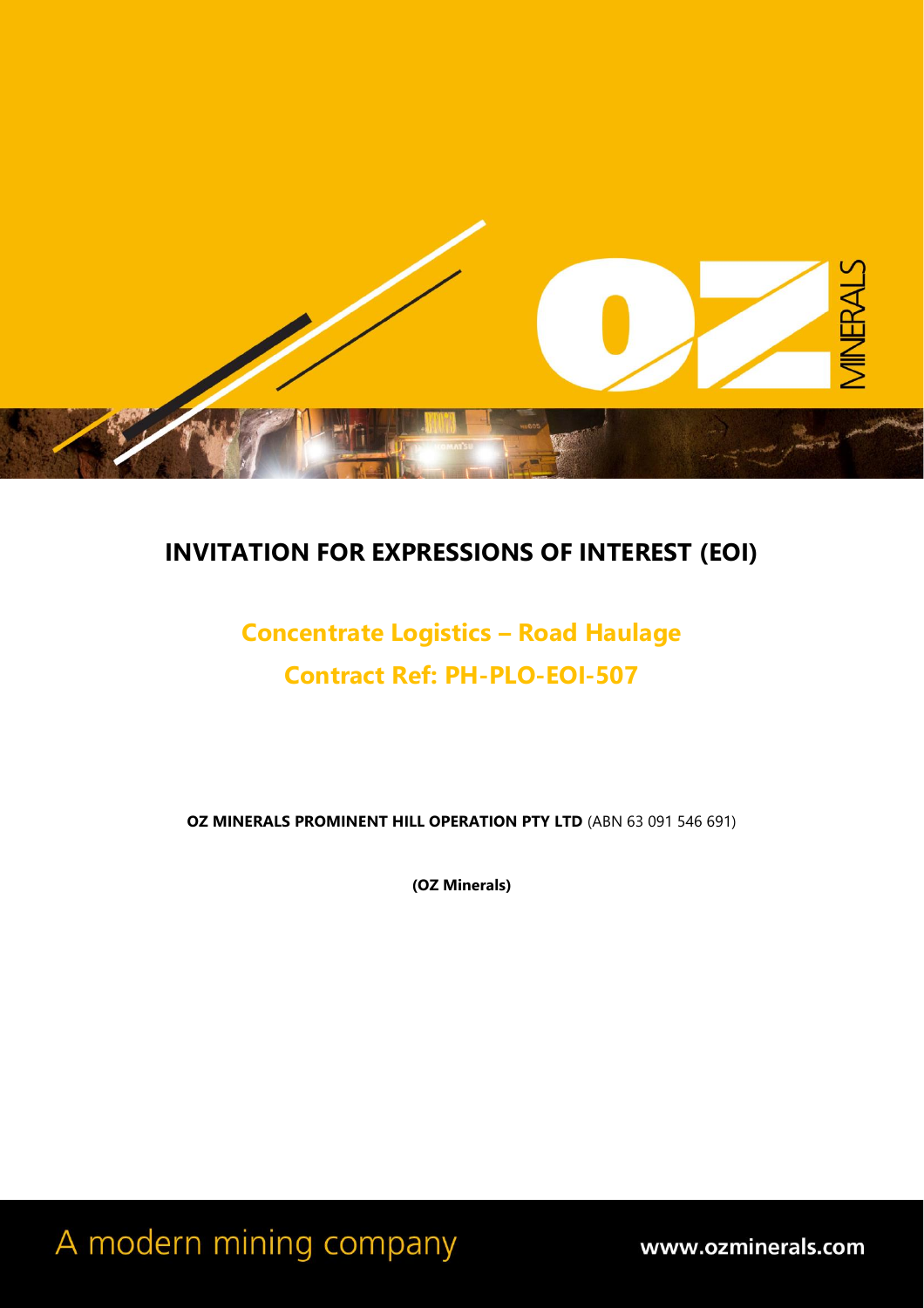

# **1 Introduction**

OZ Minerals Prominent Hill Operations Pty Ltd (OZ Minerals) is seeking expressions of interest from companies with the capability and capacity to provide Concentrate Logistics services at its mine site in South Australia.

# **1.1 OZ Minerals Overview**

OZ Minerals is a copper-focused international company based in South Australia. Listed on the Australian Securities Exchange (ASX100), it has a growth strategy that is focused on creating value for all stakeholders. To ensure success, the OZ Minerals strategy is to have a copper core with multiple assets, LEAN business principles and a customer focus. It has a strong commitment to safety; capital discipline and its values underpin everything it does.

OZ Minerals is a Modern Mining Company that adapts to an everchanging environment, harnessing the innovative ideas of its people and collaborating to leverage the experience of those around them. As Australia's third largest copper producer, with quality assets, a healthy cash balance and no debt,

OZ Minerals is ideally positioned for global growth. OZ Minerals owns and operates the copper-gold mine at Prominent Hill and Carrapateena. Both Mines are in South Australia.



It is important for OZ Minerals to be a welcome member of the community and it actively seeks opportunities to contribute to society in positive ways. OZ Minerals values its social licence to operate and energetically works to maintain it through its daily behaviour and conduct.

OZ Minerals believes that what it does, how it does it and working together is an important part of value creation. To be successful for its stakeholders, OZ Minerals is: Thinking and acting differently

- Building a culture of **respect** that enables its people to succeed
- Focusing on partnerships and collaboration, not hierarchy
- Delivering superior **results** through effective planning and agile deployment
- Doing what it says it will do and taking **action**
- Acting with *integrity* and engaging with its stakeholders

| PH-PLO-EOI-507 Concentrate Logistics OZ Minerals Prom Hill EOI | Issue Date: 7th April 2022 | Page 2 of 7 |
|----------------------------------------------------------------|----------------------------|-------------|
|                                                                |                            |             |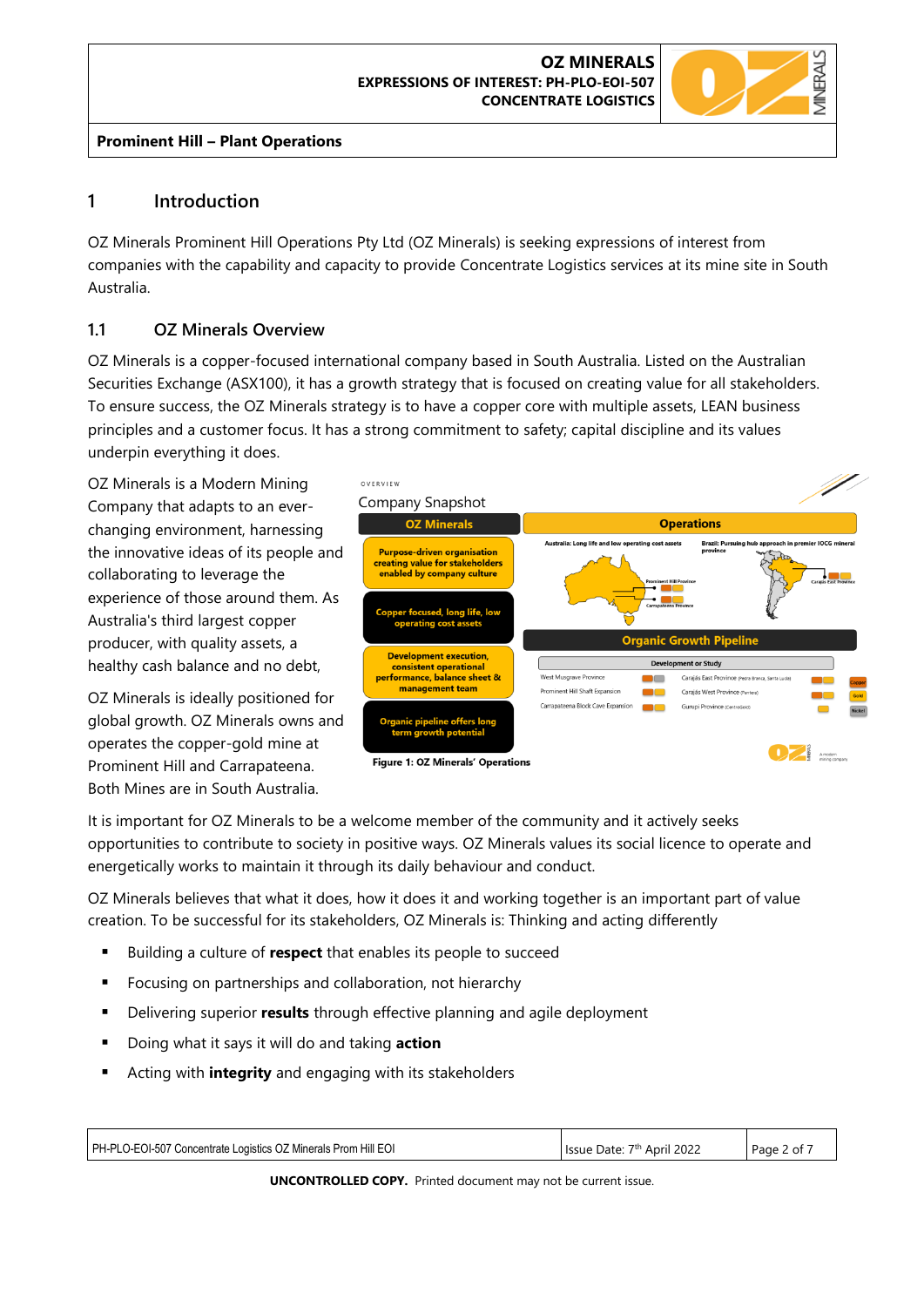

# **1.2 OZ Minerals Strategic Aspirations**

Our Prominent Hill mine is consistent with, and supports the strategic direction of, OZ Minerals as 'A Modern Mining Company' (as shown in Figure 2), including:

- A focus on operational excellence and adaptability through innovation and a lean & agile operating philosophy.
- An operation that is integrated into and prioritises the Upper Spencer Gulf, Outback Communities and South Australia, ensuring value creation for local communities and greater workforce certainty.
- Incorporation of latest proven technologies to permit remote monitoring and control, autonomous operations and the new possibilities for risk reduction, safety improvement, process optimisation and equipment utilisation that will come from the next wave of technology.
- **■** Latest technology to enable efficient development and operations of the resource to maximise benefits to all stakeholders.
- **•** Collaboration internally across business units and externally with our peers, partners and other industries to allow a learning and continuously improving operation.
- Fit for purpose execution, delivery, and operational strategies with a considered allocation of risk.
- **■** Leveraging opportunities to secure people, equipment, and services during the current mining cycle.

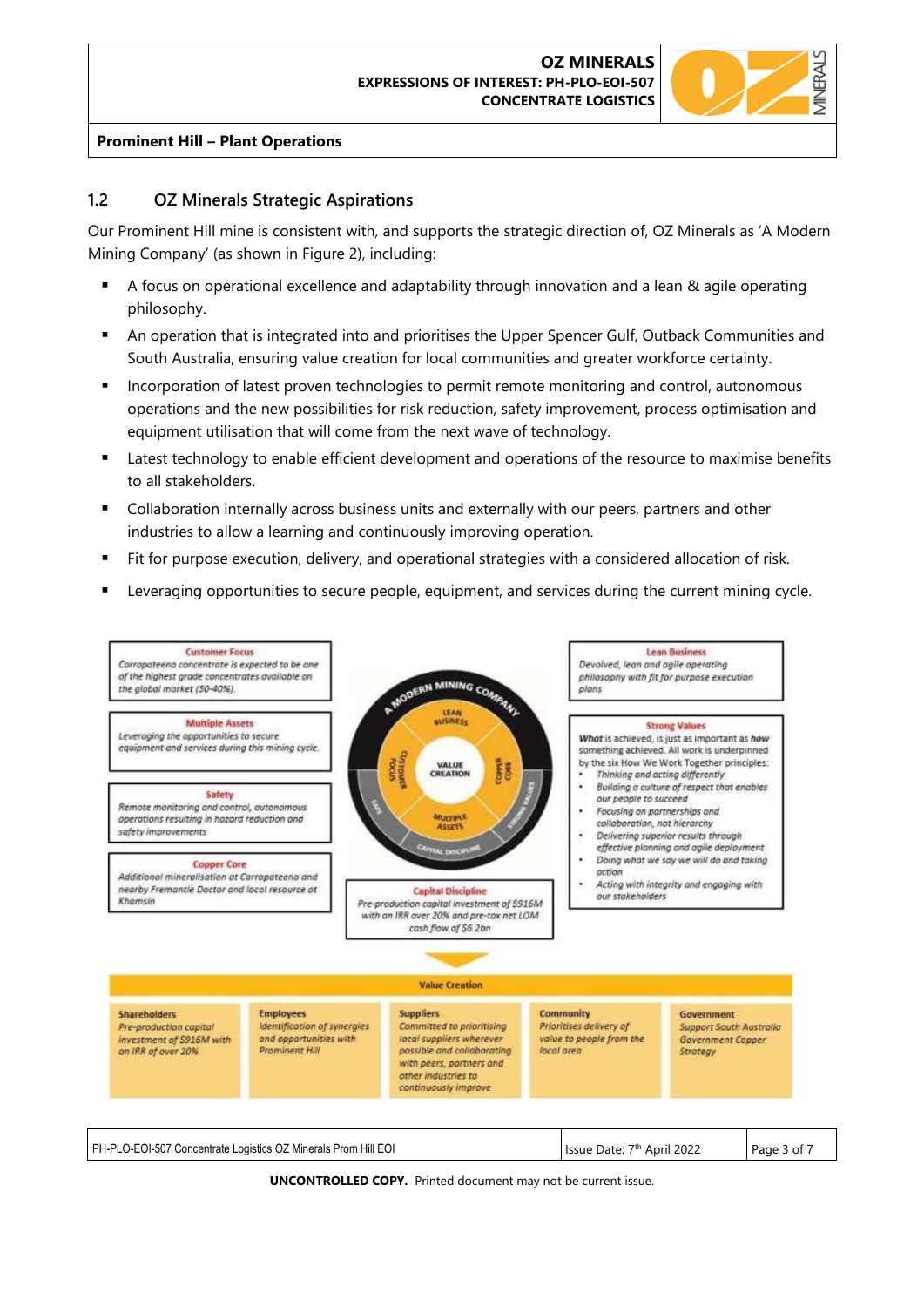#### **OZ MINERALS EXPRESSIONS OF INTEREST: PH-PLO-EOI-507 CONCENTRATE LOGISTICS**



#### **Prominent Hill – Plant Operations**

# **1.3 Prominent Hill Overview**

The Prominent Hill gold and copper mine is 650km north-west of Adelaide, about 130km from Coober Pedy in the Gawler Craton. Operating a copper gold mine in South Australia, currently producing in the lowest cost quartile globally and delivering on its annual production guidance for the past five years. Mining operations commenced in 2006 when pre-strip for the open pit began. Open pit ore processing started in 2009 and in 2018 the site converted to an underground-only operation ramping up to a 4 million tonnes per annum (Mtpa) run rate in 2020. Further plans to increase production to between 4 and 5 MTPA by 2022 were announced in August 2020.

During this time, Prominent Hill's operations have continually evolved as we moved from an open pit mine to an underground-only operation. Today our operation involves an underground mine, conventional crushing and grinding, and a flotation processing plant.

The site is accessible directly by air and from the Stuart Highway by a 45 km all-weather road used for materials and equipment supply and concentrate haulage. Grid power is provided, and water provided from a dedicated bore field.



| PH-PLO-EOI-507 Concentrate Logistics OZ Minerals Prom Hill EOI | April 2022<br>Issue Date: 7 <sup>th</sup> | Page 4 of |
|----------------------------------------------------------------|-------------------------------------------|-----------|
|                                                                |                                           |           |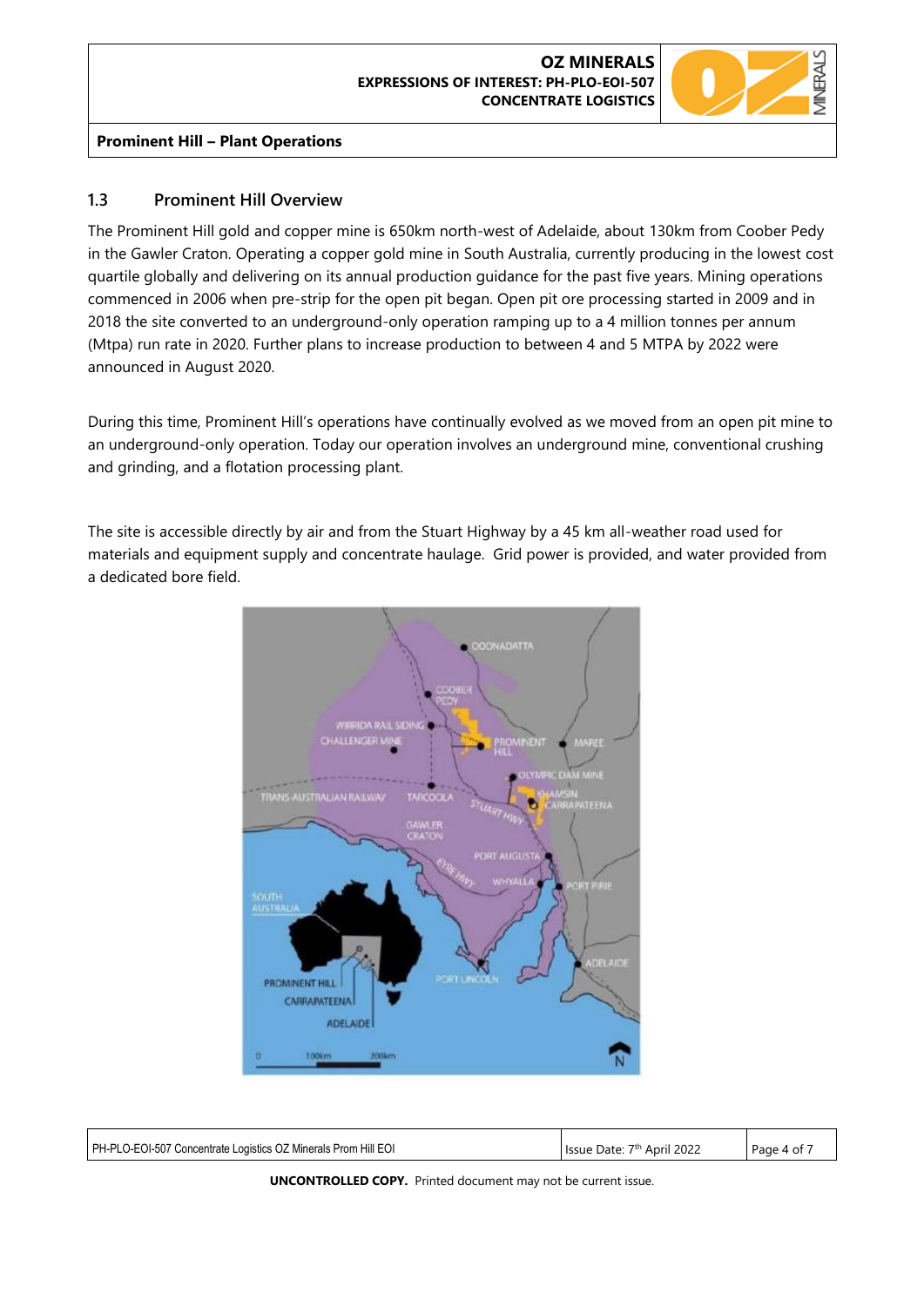

# **1.4 OZ Minerals' Supplier Partnerships**

OZ Minerals is committed to ethical and sustainable procurement.

#### **At all times we aim to:**

- **EXEC** Achieve the highest standard of safety and health in all activities we are engaged in.
- Respect the local communities and the environment in which we operate.
- Identify and work with best practice suppliers.
- Establish relationships that mutually benefit all parties.
- Encourage efficiency, continuous improvement and innovation among our suppliers.

Obtain goods and services from approved suppliers that meet internal and external specifications that are competitively priced

# **2 Expressions of Interest**

#### **2.1 The Expression of Interest (EOI) Process**

The objective of the EOI process is to identify a contractor that has the suitable capacity, capability, and experience to provide the works required and can demonstrate a commitment to delivering value to OZ Minerals Prominent Hill Operation to the mutual benefit of both.

The EOI is the first stage of a multi-stage process where proponents seeking to participate in the tender process shall express its interest by submitting:

- 1) Organisation Capability Statement and additional supporting information; and
- 2) Completion of Section 4: Pre-Qualification Questionnaire with supporting evidence

OZ Minerals intends to solicit proposals for the supply of these services from a select number of suppliers through a competitive Request for Tender (RFT) process:

- It is anticipated a RFT process will commence in late April 2022; and
- It is expected the supply for these services will commence in quarter 4, 2022 under a long-term partnership agreement.

| PH-PLO-EOI-507 Concentrate Logistics OZ Minerals Prom Hill EOI | Issue Date: 7 <sup>th</sup> April 2022 | Page 5 of 7 |
|----------------------------------------------------------------|----------------------------------------|-------------|
|                                                                |                                        |             |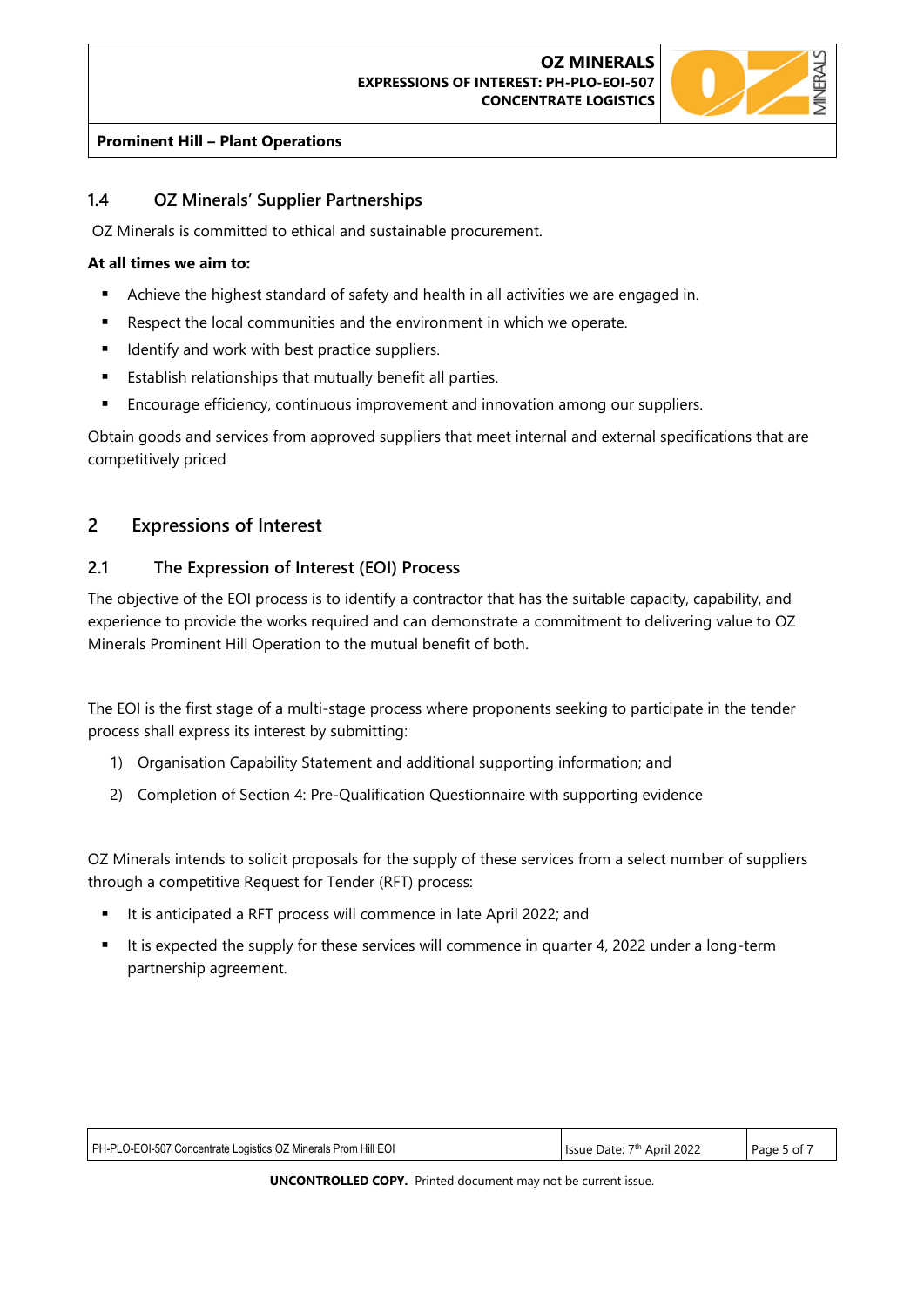#### **OZ MINERALS EXPRESSIONS OF INTEREST: PH-PLO-EOI-507 CONCENTRATE LOGISTICS**



#### **Prominent Hill – Plant Operations**

# **3 Concentrate Logistics Services**

The Concentrate Logistics services operate a road heavy haulage 24-hour operation, 365 days a year. The Product is transported in purpose built BK2 rated containers. This service is required to deliver a consistent supply of Product to the Delivery Point consistent with the Prominent Hill Mine production plan.

The Contractor shall provide the following services:

- 3) **Product Haulage:** Supply of Heavy Haulage operations to manage the container filling, loading and transport of Bulk Concentrate Product from OZ Minerals Prominent Hill site in supplied containers (BK2 Containers), by road to the Wirrida Rail Siding;
- 4) **Prominent Hill Concentrate Pad Management** services are required for the bulk concentrate product lay down and storage at the Prominent Hill processing plant located at the Mine Site
- 5) **Wirrida Rail Siding** operations as an intermodal site for the optimisation of containers to meet OZ Minerals marketing objectives for the delivery of product concentrate to OZ Minerals customers.
- 6) **Container Management** services are to be provided by the Contractor for:
	- a. Manage the transfer of containers, per distribution model option, as required; and
	- b. Conduct container serviceability inspections and rectification as directed
- 7) **Support Services** following are required to ensure OZ Minerals marketing and operations objectives are achieved.
	- a. Logistics Collaborative Support Services: proactively communication and collaborate OZ minerals Operations and Metallurgy department to ensure all OZ Minerals customers receive shipments of Concentrate product in full on time to the agreed product specifications.
	- b. Product Quality Testing; and
	- c. Access to maintenance workshop for contractor's onsite equipment.

To assist the Contractor, it is noted that the rail service will provide one delivery per week to Berth 29, Port Adelaide, pulling up to 20 wagons per service (each comprising 80 Containers) and one service per week to Tennant Creek each way (with peak capacity of up to 20 wagons per service, each way). The agreed capacity may be increased at the request of OZ Minerals given a suitable notification period and as agreed by the Contractor.

The Contractor services will include operational planning to demonstrate how the contract intends to manage production variations of Product in a range no greater than –10% to +50% (Permissible Annual Tonnage Variations).

| PH-PLO-EOI-507 Concentrate Logistics OZ Minerals Prom Hill EOI | I Issue Date: 7 <sup>th</sup> April 2022 | Page 6 of 7 |
|----------------------------------------------------------------|------------------------------------------|-------------|
|                                                                |                                          |             |